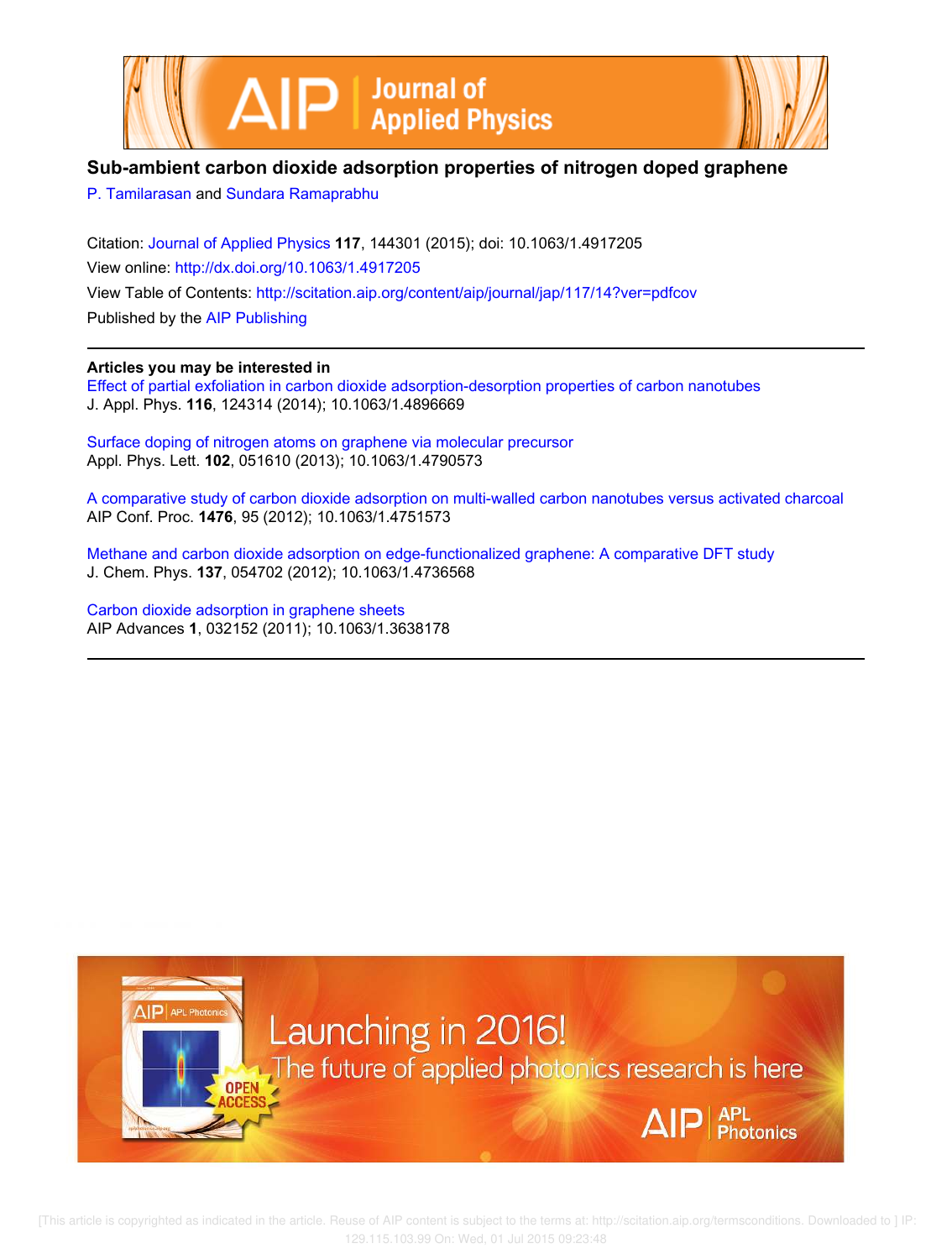

# Sub-ambient carbon dioxide adsorption properties of nitrogen doped graphene

## P. Tamilarasan and Sundara Ramaprabhu<sup>a)</sup>

Alternative Energy and Nanotechnology Laboratory (AENL), Nano Functional Materials Technology Centre (NFMTC), Department of Physics, Indian Institute of Technology Madras, Chennai 600036, India

(Received 31 January 2015; accepted 28 March 2015; published online 8 April 2015)

Carbon dioxide adsorption on carbon surface can be enhanced by doping the surface with heterogeneous atoms, which can increase local surface affinity. This study presents the carbon dioxide adsorption properties of nitrogen doped graphene at low pressures (<100 kPa). Graphene was exposed to nitrogen plasma, which dopes nitrogen atoms into carbon hexagonal lattice, mainly in pyridinic and pyrrolic forms. It is found that nitrogen doping significantly improves the  $CO<sub>2</sub>$ adsorption capacity at all temperatures, due to the enrichment of local Lewis basic sites. In general, isotherm and thermodynamic parameters suggest that doped nitrogen sites have nearly same adsorption energy of surface defects and residual functional groups. The isosteric heat of adsorption remains in physisorption range, which falls with surface coverage, suggesting the distribution of magnitude of adsorption energy. The absolute values of isosteric heat and entropy of adsorption are slightly increased upon nitrogen doping.  $\odot$  2015 AIP Publishing LLC. [http://dx.doi.org/10.1063/1.4917205]

## I. INTRODUCTION

The sharp acceleration in  $CO<sub>2</sub>$  emissions due to industrial revolution leads to imbalance in our ecosystem and results in global warming. In this regards, solid state adsorbents for carbon dioxide storage attain importance in environmental perspectives.<sup>1</sup> Storage options are economically feasible, since the adsorbed gas can be utilized for industrial needs. An adsorbent must possess high surface area, denser adsorption sites, and good regenerability. Zeolites, metal chalcogenide nanostructures, organometallics, polymers, activated carbon, and graphitic carbon nanomaterials are widely studied solid state  $CO<sub>2</sub>$  adsorbents.<sup>2-4</sup> Particularly, graphene showed high adsorption capacity compared to other graphitic nanostructures, due to its high surface area and planar structure associated with the two-dimensional crystal structure formed by  $sp^2$  hybridized carbon.<sup>5</sup> Generally, exfoliated few layered graphene sheets are highly wrinkled, which results in spacious interlayer and highly accessible surface area that facilitates  $CO<sub>2</sub>$  storage at the interlayer space.<sup>6</sup>

In general, selective functionalization improves the performance of the materials. In  $CO<sub>2</sub>$  adsorption, non-covalent functionalities, such as metal/metal chalcogenide nanoparticles and polymers, are widely employed functionalities.<sup>7,8</sup> On the other hand, covalent functionalities, such as organic groups and doped heterogeneous atoms, also perform better.<sup>9</sup> The influence of surface covalent functional groups on  $CO<sub>2</sub>$ adsorption properties has been extensively documented.<sup>10</sup> Heterogeneous atoms significantly alter the electronic properties of host lattice and change the local surface reactivity.<sup>1</sup> Particularly, nitrogen atoms are well recognized dopant in electron density enhancement for electrochemical device

applications, where doped nitrogen injects electron density into the graphitic carbon lattice.<sup> $12$ </sup> Nitrogen doping localizes the HOMO and LUMO levels of graphitic materials, which can be viewed as localized Lewis basic sites with good affinity towards Lewis acidic species, such as  $CO<sub>2</sub>$  molecules.13,14 Here, nitrogen atoms create net positive charge on adjacent carbon atoms within carbon framework due to the electron-accepting ability.<sup>15</sup> Moreover, doping nitrogen into the carbon hexagonal lattice is comfortable, due to the similar atomic size and the valency of nitrogen that mimics  $sp<sup>2</sup>$ hybridized carbon atom, which results in stable  $C_{1-x}N_x$ configuration.

Nitrogen doped activated carbon,<sup>16</sup> carbon monoliths,<sup>17</sup> carbon nanotubes, $15$  and carbon aerogels<sup>18</sup> have been reported as adsorbents for carbon dioxide. Fu et al. have studied the  $CO<sub>2</sub>$  adsorption on nitrogen-doped porous aromatic frameworks.<sup>19</sup> Kemp et al. have determined the  $CO<sub>2</sub>$ adsorption on nitrogen doped graphene (N-HEG) produced by chemical activation of graphene oxide/polyaniline composite.<sup>16</sup> The results suggest importance of N content, apart from pore size and surface area, in achieving optimal  $CO<sub>2</sub>$ adsorption in graphitic materials with good selectivity.<sup>16</sup> However, the thermodynamic aspects of  $CO<sub>2</sub>$  adsorption in nitrogen doped graphene are yet to be investigated. Similar materials have been synthesized by chemical activation of graphene/polyindole and graphene/polypyrrole composites and determined their  $CO<sub>2</sub>$  adsorption capacity.<sup>20,21</sup> Here, functionalization followed by chemical activation helped to achieve  $CO<sub>2</sub>$  adsorption capacities as high as those of activated high surface area carbon.

Besides, it is essential to understand the isothermal and thermodynamic parameters of interaction between the heteroatom doped surface and adsorbate molecules in order to develop new class of high performance adsorbents. In this a)Email: ramp@iitm.ac.in  $\text{stud}_y$ , we have studied the low pressure  $\text{CO}_2$  adsorption

0021-8979/2015/117(14)/144301/8/\$30.00 117, 144301-1 © 2015 AIP Publishing LLC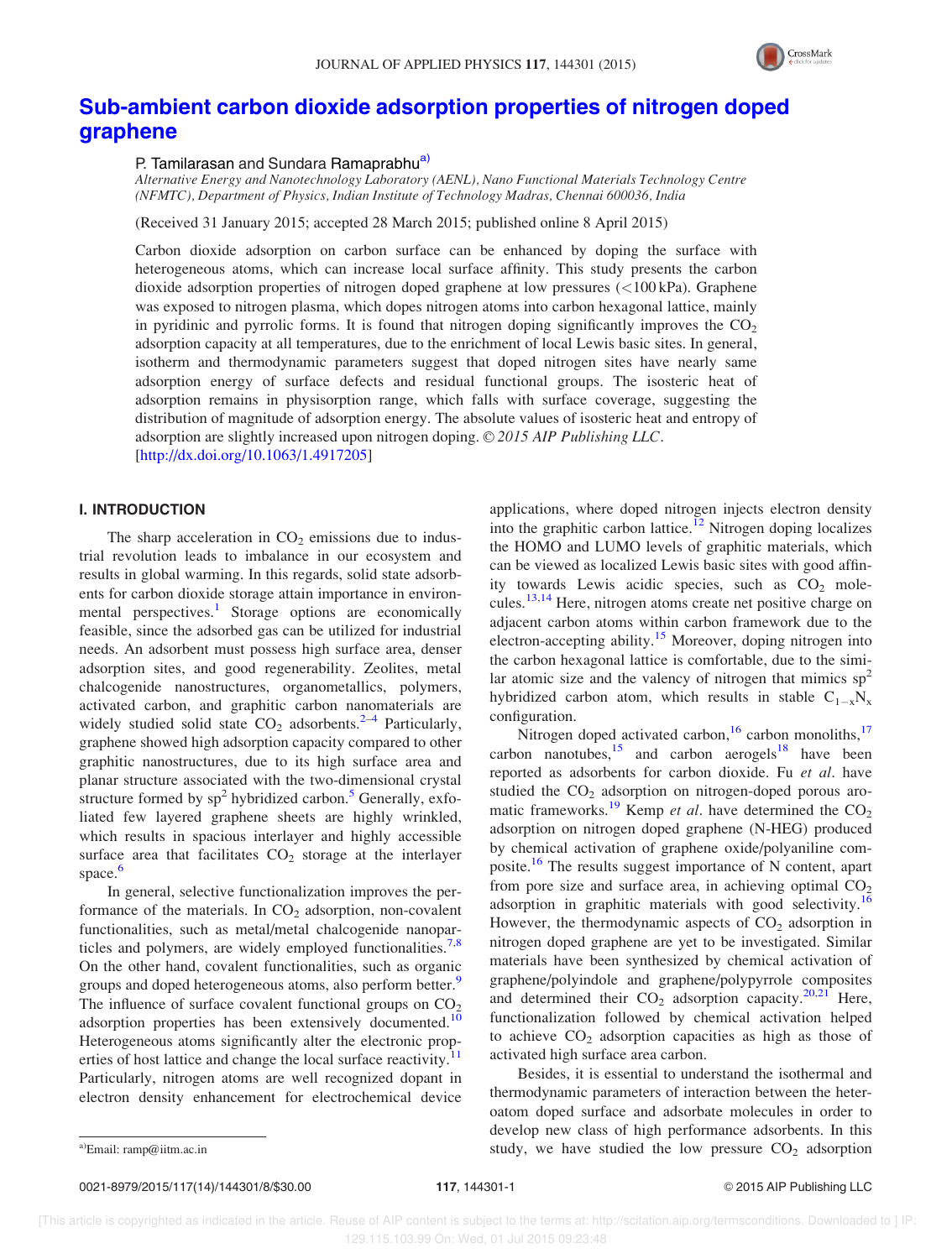isotherm and thermodynamic properties of nitrogen doped graphene, where nitrogen atoms were doped by exposing graphene to nitrogen plasma. To the best of our knowledge, this is the first experimental attempt to understand the thermodynamic aspects of  $CO<sub>2</sub>$  adsorption on nitrogen doped graphene at low pressures.

## II. EXPERIMENTAL SECTION

## A. Nitrogen doped graphene synthesis

Graphene has been synthesized from graphite by a two step top-down process. In the first step, pure graphite was oxidized to graphite oxide (GO) by Hummers' method using a water-free mixture of concentrated sulphuric acid, hydrogen peroxide, sodium nitrate, and potassium permanganate.<sup>22</sup> In the second step, GO was heated at 473 K under hydrogen atmosphere in a tubular furnace, which results in exfoliation of few layered reduced graphene, denoted as hydrogen exfoliated graphene  $(HEG)$ <sup>23</sup>. The specific surface area of HEG has been calculated in our previous study using BET equation and found to be 344  $\text{m}^2$  g<sup>-1</sup>, while the specific pore volume was  $1.94 \text{ cm}^3 \text{ g}^{-1}$ .<sup>23</sup> Further, 50 mg of HEG was exposed to nitrogen plasma (13.56 MHz, 130 W) for 30 min at 10 kPa chamber pressure using a RF Magnetron sputtering system and labeled as N-HEG. $^{24}$  We assume that physical surface area will not be significantly changed upon nitrogen doping. The structural and molecular vibrational characteristics of N-HEG have been reported in our recent study.<sup>25</sup>

#### B. Characterization techniques

The morphology of HEG and N-HEG was recorded by high-resolution transmission electron microscopy (Technai G-20). The X-ray photoelectron spectrum of N-HEG is recorded by SPECS X-ray photoelectron spectrometer equipped with Mg K $\alpha$  (1253 eV) X-ray source and PHOIBOS 100MCD energy analyzer at ultrahigh vacuum  $(10^{-8}$ Pa). Low pressure carbon dioxide adsorption-desorption studies were carried out using a surface area analyzer (Micromeritics ASAP 2020), which is capable of operating up to  $100 \text{ kPa}$  pressure.

#### C. Analysis procedure

The adsorption-desorption properties of N-HEG were determined by vacuum-swing adsorption technique, where the adsorbate was degassed at reduced pressure. Approximately 200 mg of N-HEG was loaded to a sample cell of known mass  $(m_1)$ , where the sample cell consists of a sample tube, a seal frit  $(20 \mu m)$  pore size), and a filling rod. The sample was degassed and activated at 373 K for 3 h under reduced pressure  $(\sim 7$  Pa) and measured the total mass of the cell with sample  $(m_2)$ . The difference  $m_2 - m_1$  gives sample mass with  $\pm 0.001$  mg accuracy. The free space (available volume inside the sample cell) was calculated using high pure helium gas at respective analysis temperatures. The sample temperature was maintained by a thermally insulated water bath and an isothermal jacket.

In a typical adsorption isotherm analysis, known amount (*n*) of demoisturized high pure  $CO<sub>2</sub>$  gas was allowed into the sample cell. At equilibrium, the unabsorbed gas  $(n_{eq})$  inside the tube has been calculated from the available volume, equilibrium pressure, and sample temperature, using van der Waals equation,

$$
\left(P_{eq} + \frac{n^2 a}{V^2}\right)(V - n_{eq}b) = n_{eq}RT,\tag{1}
$$

where  $P_{eq}$  is the equilibrium pressure of  $n_{eq}$  moles of  $CO<sub>2</sub>$ gas at temperature T in volume  $V^{26}$  Hence, adsorbed amount,  $n_{ad}$ , is equal to the difference  $n-n_{eq}$  at equilibrium, i.e.,  $n_{ad} = n - n_{eq}$ .

Similarly, in desorption analysis, known amount of gas  $(n^*)$  has been removed from the total amount of gas inside the tube ( $n = n_{ad} + n_{eq}$ ). Hence, the total amount of gas (sum of adsorbed and free molecules) is  $n-n^*$ . Once again the amount of unabsorbed gas  $(n_{eq}^*)$  at equilibrium desorption pressure in the known volume (V) was determined by Eq. (1). The amount of  $CO<sub>2</sub>$  molecules reside on the surface of adsorbent,  $n_{ad}$ <sup>\*</sup>, is equal to  $n - n$ <sup>\*</sup> $-n_{eq}$ <sup>\*</sup> at equilibrium. The interaction of  $CO<sub>2</sub>$  molecules with adsorbent has been determined by adsorption isotherm analysis. Henry's constant gives the affinity of the surface towards adsorbate assuming no influence from the adsorbed molecules on approaching molecule at very low adsorbed amount, which is represented as,

$$
k_H = \lim_{x \to 0} \frac{P}{x},\tag{2}
$$

where  $k_H$  is the Henry's constant, x is the amount of gas adsorbed (gram per gram of adsorbent), and  $P$  is the  $CO<sub>2</sub>$ pressure. Since the number of anchoring sites per unit mass of sample is not available, here Henry's constant has been described as the pressure required to store  $CO<sub>2</sub>$  molecules equal to the mass of adsorbent.

At low pressures (around 100 kPa), the adsorption can be modeled by Langmuir and Freundlich adsorption isotherm models assuming each adsorption site holds only one adsorbate molecule. Langmuir model assumes that all adsorption sites have equal energy, while Freundlich model considers the possible distribution of adsorption energies.

Langmuir isotherm $^{27}$  is represented as,

$$
Q_{eq} = \frac{Q_{\text{max}} K_L P}{1 + K_L P},\tag{3}
$$

while Freundlich equation<sup>28</sup> is,

$$
Q_{eq} = K_F P^{\frac{1}{n}},\tag{4}
$$

where  $Q_{eq}$  (mol  $g^{-1}$ ) is the amount of adsorbed CO<sub>2</sub> molecules at equilibrium pressure P (Pa),  $Q_{max}$  (mol  $g^{-1}$ ) is the maximum adsorption capacity at complete monolayer coverage,  $K_L$  is Langmuir isotherm coefficient,  $K_F$  is Freundlich isotherm constant (mol  $g^{-1}$ ), and *n* is adsorption intensity.

Enthalpy and entropy change of adsorption were obtained from adsorption isosteres (van't Hoff plot) at multiple constant adsorbed amounts. The slope of the adsorption isosteres gives differential enthalpy of adsorption according to Clausius-Clapeyron equation,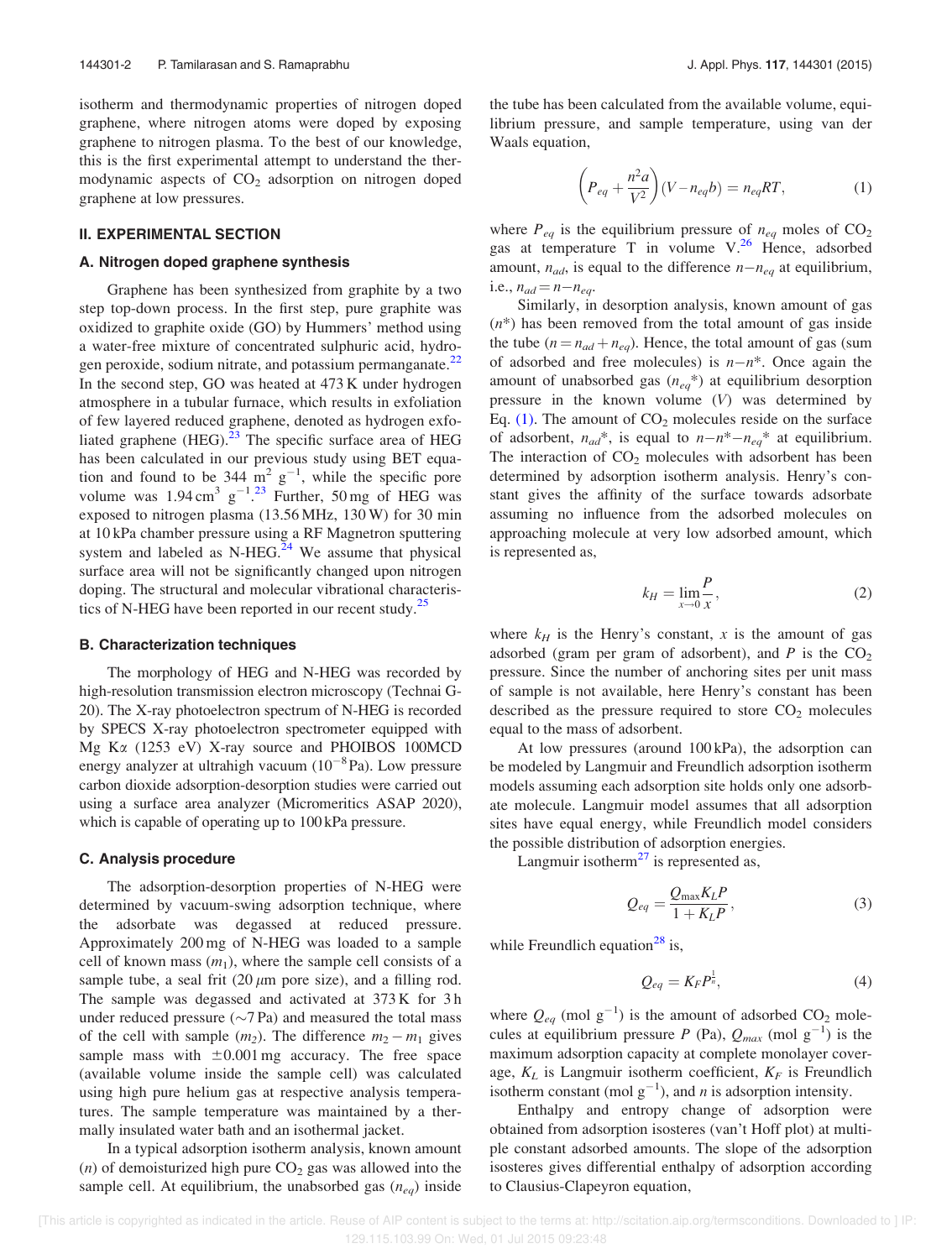$$
\Delta H = R \left( \frac{\partial \ln P}{\partial (1/T)} \right)_n,\tag{5}
$$

where  $P$  is the pressure and  $T$  is the temperature. The absolute value of  $\Delta H$  gives the "isosteric heat" of adsorption  $(|\Delta H|)$ . The intercept  $(\Delta S/R)$  of extrapolated isosteres with ln P-axis in van't Hoff plot gives change in entropies  $(\Delta S)$  associated with adsorption.<sup>29</sup>

#### III. RESULTS AND DISCUSSIONS

#### A. Morphological analysis

TEM images of HEG (Figure  $1(a)$ ) display the highly disordered wrinkled structure of few layer graphene, where the wrinkles occur due to the rapid removal of intercalated functional groups in the presence of hydrogen. $^{23}$  In addition, it has to be noted that the edges of the graphene sheets are folded in order to minimize dangling bonds. $30$  The wrinkles (groove like structure) are produced by introducing structural defects (pentagons and heptagons) into the hexagonal lattice, which also can function as anchoring sites for  $CO<sub>2</sub>$  molecules. It is reported that  $CO<sub>2</sub>$  molecules find grooves as suitable sites for accommodation.<sup>31</sup> Figure 1(b), TEM image of N-HEG, shows no damage in graphene layers upon exposure to nitrogen plasma. Here, it is expected that 75% to 90% of nitrogen atoms are doped by simple substitution of surface carbon atoms in the graphene lattice, which results in significantly unaffected lattice structure. $32$  The rest of the doped nitrogen (10%–25%) may be attached to the dangling bonds at the edges and surface defects. The formation energy of "nitrogen doping" is much lesser than that of "nitrogen  $+$ vacancy" formation. $33$  Hence, the system is prone to simply substitute carbon by nitrogen atom or to attach nitrogen with unsaturated bonds.

### B. Elemental analysis of N-HEG

The survey spectrum (Fig.  $2(a)$ ) shows the presence of nitrogen along with carbon and oxygen. The strong signal corresponding to oxygen can be imputed to the presence of residual oxygen containing functional groups. The nitrogen concentration is around 3.9 wt. % determined from the survey spectrum.

The high-resolution N1s spectrum, shown in Figure  $2(b)$ , has been deconvoluted into three distinct peaks centered at 398.9, 400.2, and 401.6 eV with equal full width half maxima. The peaks located at about 398.9 and 400.2 eV, respectively, correspond to pyridinic (39.1%) and pyrrolic (44.1%) nitrogen. The peak at 401.6 eV from quaternary nitrogen (16.8%) arises, while carbon atoms are substituted by nitrogen atoms within the graphene network and are known as "graphitic" nitrogen. It is reported that reactivity of pristine and N-doped graphene has the following trend: pristine graphene < graphitic N-G < pyrrolic N-G < pyridinic  $N-G$ .<sup>13</sup> In the synthesized material, pyridinic and pyrrolic type contributes about 83% of the total doped nitrogen, which results in high affinity towards  $CO<sub>2</sub>$  molecules. These nitrogen atoms inject a pair of electrons into the  $\pi$ -conjugated system and alter the HOMO and LUMO distribution in graphene.

The deconvoluted high-resolution C1s spectrum (Figure 2(c)) has five distinct peaks at 284.9, 286.1, 287.4, 289.2, and  $290.3 \text{ eV}^{34}$  The major feature of this deconvoluted spectrum is located at 284.9 eV corresponding to graphitic or sp<sup>2</sup>-hybridized carbon. The nitrogen atoms present in graphene network with C-N and C $=N$  configurations result peaks at  $286.1$  and  $287.4 \text{ eV}$ , respectively. Here, C=N configuration may result from the nitrogen doping into the  $sp<sup>3</sup>$ hybridized carbon network produced by wrinkles. It is well known that the curvature in  $sp^2$  hybridization admixes a small amount of  $sp^3$  bonding.<sup>35</sup> Integration of these peaks reveals that almost 27% of nitrogen is doped in sp<sup>3</sup> hybridized carbon network. This may be attributed to the presence of large amount of wrinkles on the surface of graphene. The features of carboxyl groups are found at  $\sim$ 289.2 eV. The low intense peak at 290.3 eV can be imputed to the  $\pi - \pi^*$  satellite, which is commonly found in the hexagonal arrangement of carbon atoms.

## C. Adsorption isotherm analysis

The adsorption isotherms were obtained for N-HEG up to 100 kPa equilibrium pressure at multiple temperatures (Fig. 3). The equilibrium specific adsorption capacity  $(Q_{eq})$ has been reported by normalizing the adsorbed amount  $(n_{ad}$ or  $n_{ad}$ <sup>\*</sup>) to the absolute mass of sample (*m*).



FIG. 1. TEM images of (a) HEG and (b) N-HEG.

 [This article is copyrighted as indicated in the article. Reuse of AIP content is subject to the terms at: http://scitation.aip.org/termsconditions. Downloaded to ] IP: 129.115.103.99 On: Wed, 01 Jul 2015 09:23:48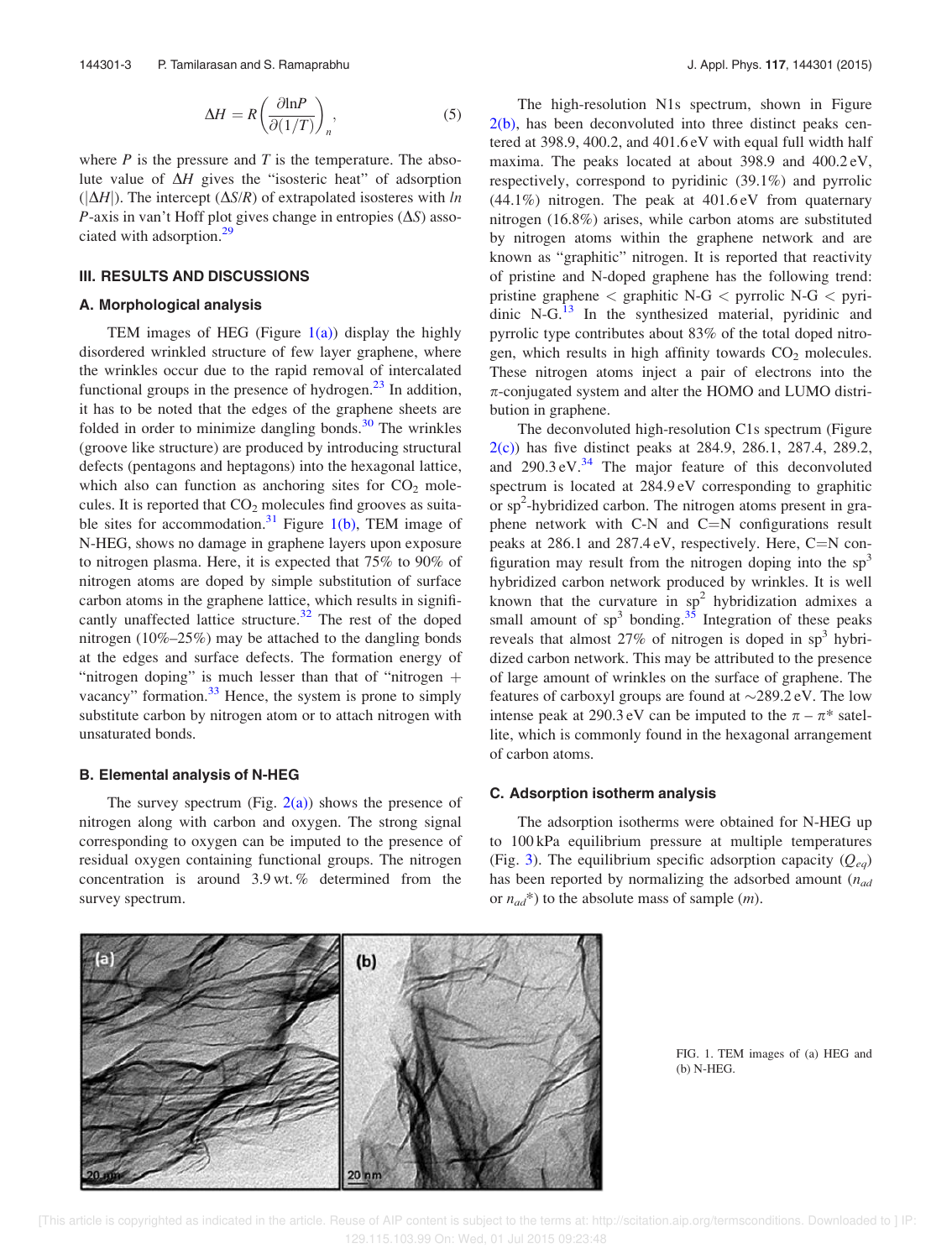

FIG. 2. XPS spectrum of N-HEG. (a) Survey scans normalized to C1s, (b) high-resolution N1s, and (c) high-resolution C1s spectrum.

Adsorption isotherms of N-HEG show that the equilibrium adsorption capacity is 742  $\mu$ mol g<sup>-1</sup> at 283 K with  $\sim$ 100 kPa CO<sub>2</sub> gas pressure, while that of HEG was found to be 695  $\mu$ mol g<sup>-1</sup> at similar conditions.<sup>36</sup> In addition, adsorption isotherms of N-HEG closely follow those of HEG. This enhancement can be imputed to the presence of doped nitrogen atoms. Nitrogen doping alters local electronic structure of graphene, which can act as anchoring sites for  $CO<sub>2</sub>$  molecules. Equilibrium adsorption capacity decreases with increase in temperature due to thermally driven high kinetic energy of  $CO<sub>2</sub>$  molecules.

Henry's constants  $(k_H)$  are calculated by fitting the experimental data up to <10 kPa equilibrium pressure, since isotherms are not linear at the whole range. In addition, we obtained the  $k_H$  values for HEG as well using isotherms from our previous study.<sup>36</sup> Table I shows that the value of



FIG. 3.  $CO<sub>2</sub>$  adsorption-desorption isotherms of N-HEG at different sample temperatures.

 <sup>[</sup>This article is copyrighted as indicated in the article. Reuse of AIP content is subject to the terms at: http://scitation.aip.org/termsconditions. Downloaded to ] IP: 129.115.103.99 On: Wed, 01 Jul 2015 09:23:48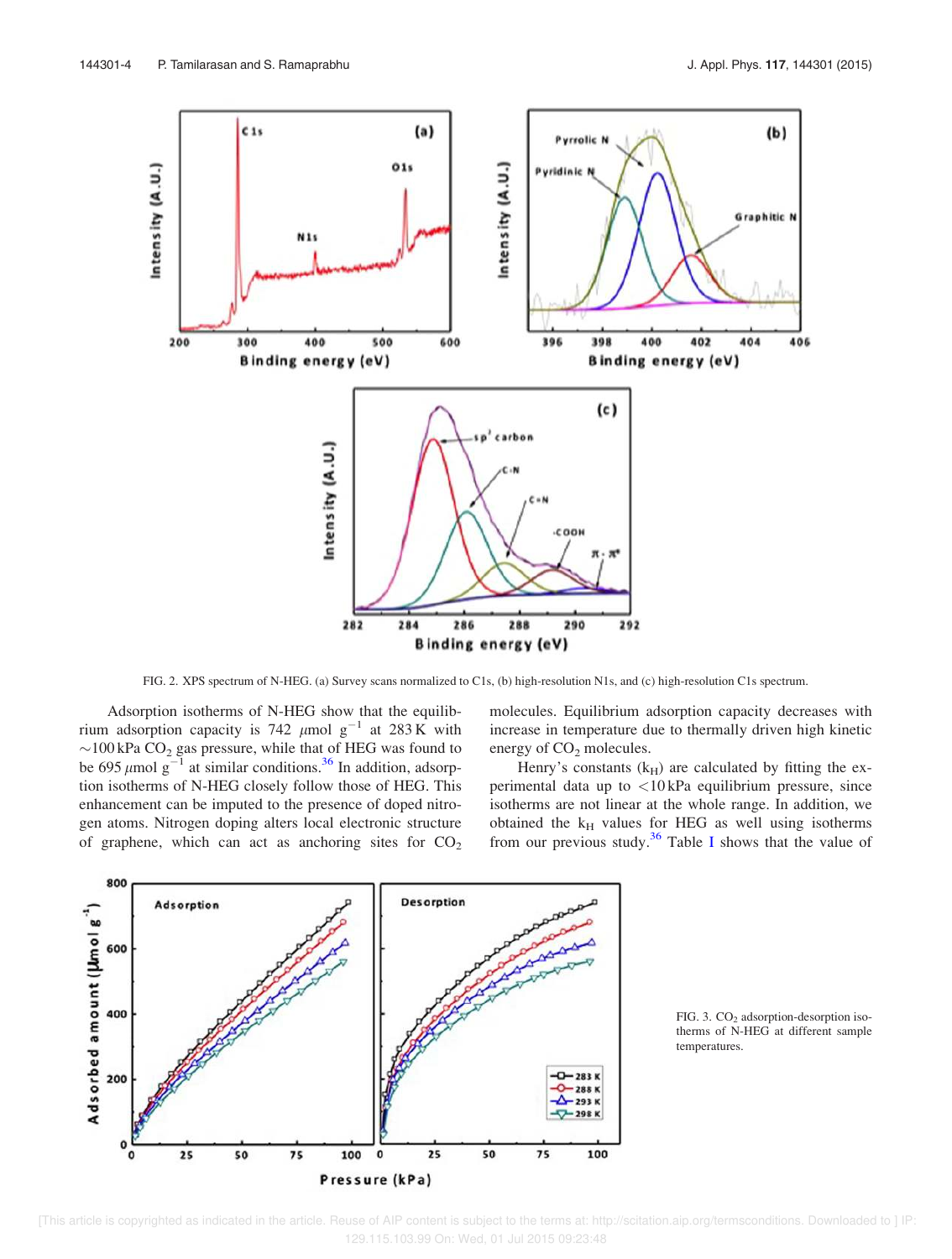TABLE I. Comparison of adsorption isotherm parameters of HEG and N-HEG. Units:  $Q_{eq}$  ( $\mu$ mol/g),  $Q_{max}$  ( $\mu$ mol/g),  $K_L$  (k Pa<sup>-1</sup>), n (A.U.), and  $K_F$  ( $\mu$ mol g<sup>-1</sup> k  $Pa^{-(1/n)}$ ).

| Material | T(K) | $Q_{eq}$ at 100 kPa | $k_H$ (bar) | Langmuir  |        |       | Freundlich       |       |         |       |
|----------|------|---------------------|-------------|-----------|--------|-------|------------------|-------|---------|-------|
|          |      |                     |             | $Q_{max}$ | $K_L$  | $R^2$ | $\boldsymbol{n}$ | $K_F$ | $K_F/n$ | $R^2$ |
| $HEG^a$  | 283  | 695                 | 13.32       | 1390      | 0.0095 | 0.941 | 1.47             | 30.93 | 21.04   | 0.999 |
|          | 288  | 609                 | 15.96       | 1241      | 0.0094 | 0.992 | 1.47             | 27.64 | 18.80   | 0.999 |
|          | 293  | 558                 | 18.55       | 1171      | 0.0089 | 0.993 | 1.44             | 23.64 | 16.41   | 0.999 |
|          | 298  | 512                 | 22.25       | 1098      | 0.0082 | 0.995 | 1.42             | 20.05 | 14.12   | 0.999 |
| N-HEG    | 283  | 742                 | 12.50       | 1791      | 0.0097 | 0.983 | 1.5              | 32.76 | 21.83   | 0.999 |
|          | 288  | 681                 | 14.70       | 1662      | 0.0094 | 0.990 | 1.49             | 30.15 | 20.26   | 0.999 |
|          | 293  | 618                 | 16.78       | 1503      | 0.0092 | 0.993 | 1.48             | 27.39 | 18.50   | 0.999 |
|          | 298  | 561                 | 19.51       | 1368      | 0.0089 | 0.995 | 1.48             | 24.68 | 16.75   | 0.999 |

<sup>a</sup>From our previous study.<sup>36</sup>

Henry's constant of  $CO<sub>2</sub>$  adsorption on HEG is slightly decreased upon nitrogen doping. Here, doped nitrogen atoms interact with  $CO<sub>2</sub>$  molecules and increase the bulk affinity of adsorbate. In general,  $k_H$  values increase with temperature due to the fact that  $CO<sub>2</sub>$  molecules get high kinetic energy and escapes from the adsorption site at high temperatures.

In general, adsorption isotherms of HEG and N-HEG fit better with Freundlich model compared with Langmuir model, which suggests the distribution of adsorption energy. However, Langmuir model did not deviate largely, which may be attributed to the narrow adsorption energy distribution. In HEG, structural defects and residual functional groups are the major anchoring sites. Upon nitrogen doping, surface is enriched with adsorption sites, which leads to higher adsorption capacity. But,  $R^2$  values indicate that doped nitrogen sites also has adsorption energy close to those of structural defects and residual functional groups. Substantially, Henry's constant also evoke that nitrogen sites compete with native adsorption sites with nearly same adsorption energy.

The saturation adsorption capacity  $(Q_{max})$  of N-HEG is significantly (300–400  $\mu$ mol g<sup>-1</sup>) higher than that of HEG and decreases with increase in temperature. It is also observed from  $K_L$  values that the initial adsorption rate is increased upon nitrogen doping and decreased with temperature. Moreover, the decrease in  $K_L$  and  $Q_{max}$  values with temperature indicates that there is no competing temperature assisted chemical reaction between  $CO<sub>2</sub>$  and nitrogen sites.<sup>37</sup>

Freundlich coefficient,  $n$ , values indicate the favorability of adsorption, which suggests the favorable adsorption of  $CO<sub>2</sub>$  on N-HEG. Here, nitrogen sites should be imputed to the improvement. $37$  It is also reported a linear relationship between the experimentally determined Freundlich coefficient  $(n)$  and HOMO density, which suggests that nitrogen doping increases the HOMO density and thus the adsorptivity. Another Freundlich parameter,  $K_F$ , is related to the total molecular orbital energy of adsorbate and adsorbent system. The value of  $K_F/n$  gives the information about the adsorption energy, which displays that the adsorption energy is also slightly increased as the nitrogen sites provide significant contribution. This is in good agreement with the literature.<sup>13</sup>

Conclusively, nitrogen doping increases favorability and adsorption energy, which leads to a significant improvement in adsorption capacity. Wu et al. have studied the reactivity of nitrogen doped graphene, which shows that the reactivity depends on the type of doped nitrogen.<sup>13</sup> Here, the spatial distribution of HOMO and LUMO levels of  $\alpha$  and  $\beta$  electrons in pristine graphene was found to be delocalized. But nitrogen doping localizes the HOMO and LUMO distributions of  $\alpha$  and  $\beta$  electrons, since nitrogen doping introduces an unpaired electron. It is also reported that electron density of both adsorbate and adsorbent is one of the major factors determining the adsorption properties. $38$  This causes the localized distribution of the molecular orbital and enhances the affinity of graphene with foreign molecules.

This can be explained with distribution of electrostatic potential (EP, the net electrical field of the electrons and nuclei) as well, where pristine graphene shows uniform distribution of EP on defect-free surface. But it is more positive at the edges due to the unsaturated bonds, which has slightly higher reactivity (or adsorptivity). Surface defects and residual functional groups also can alter the adsorptivity. Thus, the pristine graphene has fewer adsorption sites, which results in the low adsorptivity. Nevertheless, distribution of EP changes significantly upon nitrogen doping, where positive EP regions have been produced on the doped nitrogen sites. These sites offer additional adsorption sites for  $CO<sub>2</sub>$ molecules and increase adsorption capacity. Furthermore, the magnitude of positive EP is higher for pyridinic, followed by pyrrolic and graphitic nitrogen sites, respectively, which may reflect directly on the adsorptivity.

Generally, desorption isotherms do not follow the same lend of adsorption due to the porous nature and affinity of adsorbent surface, which leads to a hysteresis. In our previous study, we defined a quantity, called isothermal adsorbate retention (IAR), in order to analyze the desorption behavior. This is defined as the amount of  $CO<sub>2</sub>$  retained on adsorbate when isothermally desorbed at the same pressure.

Mathematically,

$$
IAR = Q_{eq}(des) - Q_{eq}(ads),
$$
\n(6)

where  $Q_{eq}(ads)$  and  $Q_{qe}(des)$  are the equilibrium adsorbate concentration at certain pressure on adsorption and corresponding desorption isotherms, respectively.

The IAR behavior of N-HEG (Figure 4) shows that the adsorbent retains 157, 145, 132, and  $120 \mu$ mol g<sup>-1</sup> at 50 kPa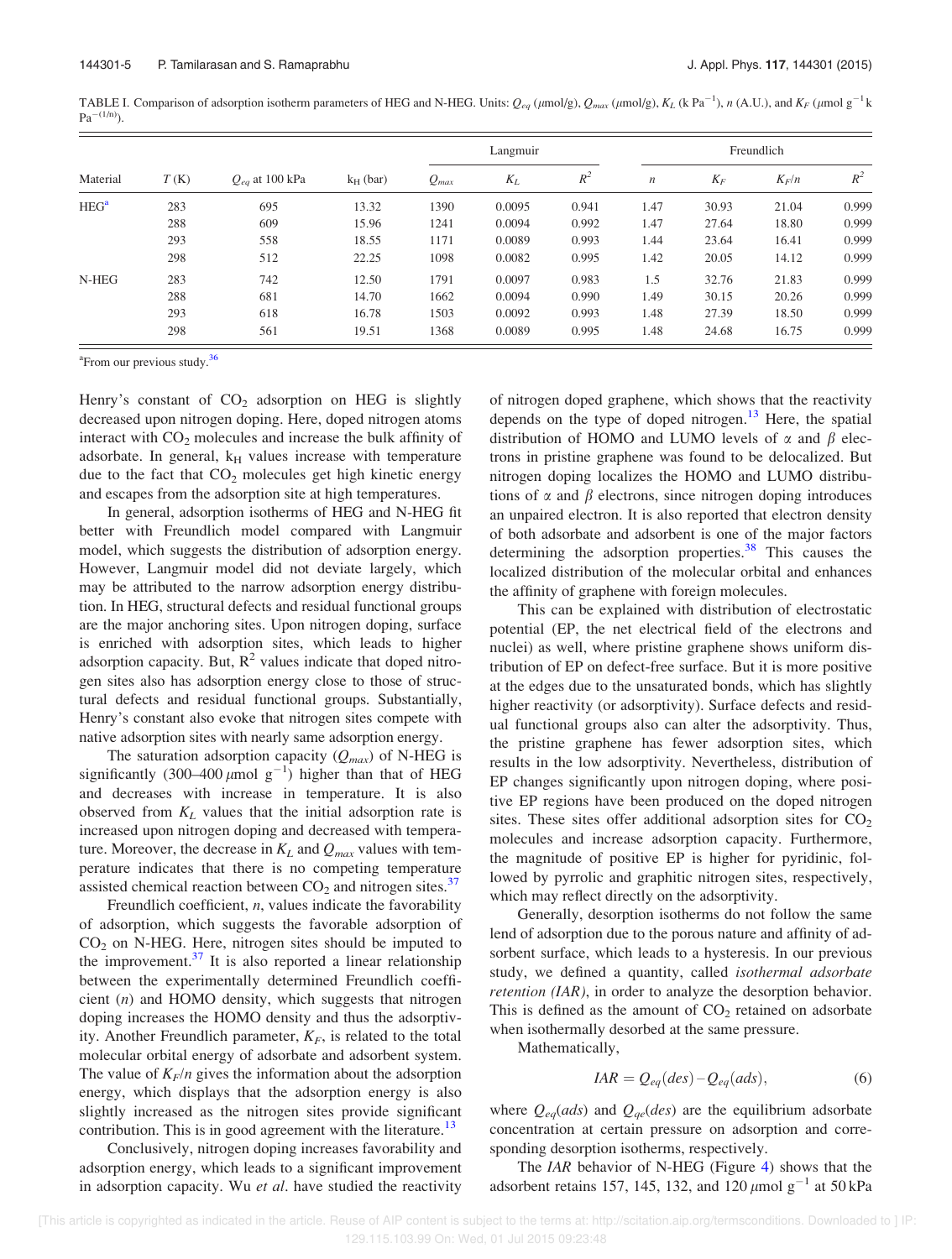

FIG. 4. Isothermal adsorbate retention of N-HEG as a function of equilibrium pressure. FIG. 5. CO<sup>2</sup> adsorption isosteres (van't Hoff plot) of N-HEG with different

desorption pressure and 283, 288, 293, and 298 K, while those of HEG was 56, 54, 51, and 46  $\mu$ mol g<sup>-1</sup> at same conditions, respectively. It also has to be noted that the increase in IAR value is even higher than the enhancement in adsorption capacity. This suggests that doped nitrogen sites may have slightly higher adsorption energy than that of structural defects and residual functional groups, which is in agreement with the obtained adsorption energy. Although the retention is increased upon nitrogen doping, the  $CO<sub>2</sub>$  molecules are desorbed till  $\sim 5 \mu$ mol g<sup>-1</sup> residue at very low pressure  $(\sim)1$  kPa), suggesting good recoverability of the adsorbent similar to those observed in HEG.

The intersection of extrapolated straight line fit of IARraise and IAR-fall regions gives the onset pressure of IAR drop at low pressure. The approximate values of onset pressure of *IAR* have been calculated to be 5.6, 7.1, 8.2, and 8.9 kPa at 283, 288, 293, and 298 K sample temperature, respectively. The increase in onset pressure with temperature can be attributed to the temperature assisted desorption.

#### D. Thermodynamics of adsorption

The regression lines of  $ln$  (pressure) vs.  $1/T$  at constant adsorbed amount  $(50-550 \mu \text{mol g}^{-1})$  are the adsorption isosteres of N-HEG (van't Hoff plot), presented in Figure 5. The isosteres closely follow Arrhenius relation suggesting the temperature-dependency of adsorption, while negative slope indicates that the adsorption is exothermic, i.e., physisorption, which decreases with increasing temperature.

The strength of interaction between adsorbate and adsorbent has been represented by the isosteric heat of adsorption ( $|\Delta H|$ ), which is the absolute value of differential enthalpy. This can be viewed as the difference between activation energies for adsorption and desorption. The  $|\Delta H|$ values are calculated from the slope of adsorption isosteres at multiple adsorbed amounts, using Clausius-Clapeyron equation (Eq.  $(5)$ ).

Figure 6 displays the isosteric heat of  $CO<sub>2</sub>$  adsorption on N-HEG as a function of adsorbed amount. The N-HEG surface shows continuous variations in values of isosteric heat of adsorption with surface coverage, suggesting the



adsorbed amount.

heterogeneity of the surface, resulted by the doped nitrogen and residual functional groups.<sup>39</sup>

Moreover, it has to be noted that the change in  $|\Delta H|$ value with surface coverage follows similar trend of HEG, since there is no chemically interacting molecules included into the structure. As it can be assumed that the gas density on adsorbent surface with pressure has ideal dependence at low pressures (<100 kPa), the gradual fall in  $|\Delta H|$  value has to be attributed to the continuously distributed adsorption energy of heterogeneous adsorbent surface. Briefly, adsorption takes place only due to the interaction between the adsorption site and  $CO<sub>2</sub>$  molecule. The priority of adsorption exclusively depends on the adsorption energy of the site. Hence, initially approaching molecules will be attached with relatively higher binding energy, while the excess molecules are loosely adhered with low energy. This leads to the lower adsorption energy for the excess molecules, which may loosely adhere with the adsorbent. The doped nitrogen occurs in three different forms (pyridinic, pyrrolic, and graphitic) with different strength of interaction. Moreover, surface defects and residual functional groups also contribute to adsorption with different energy. This leads to a dispersion



FIG. 6. Isosteric heats and entropy change in adsorption of  $CO<sub>2</sub>$  on N-HEG (open symbol) and HEG (solid symbol) as a function of adsorbed amount. Data corresponding to HEG have been adopted from our previous report.<sup>36</sup>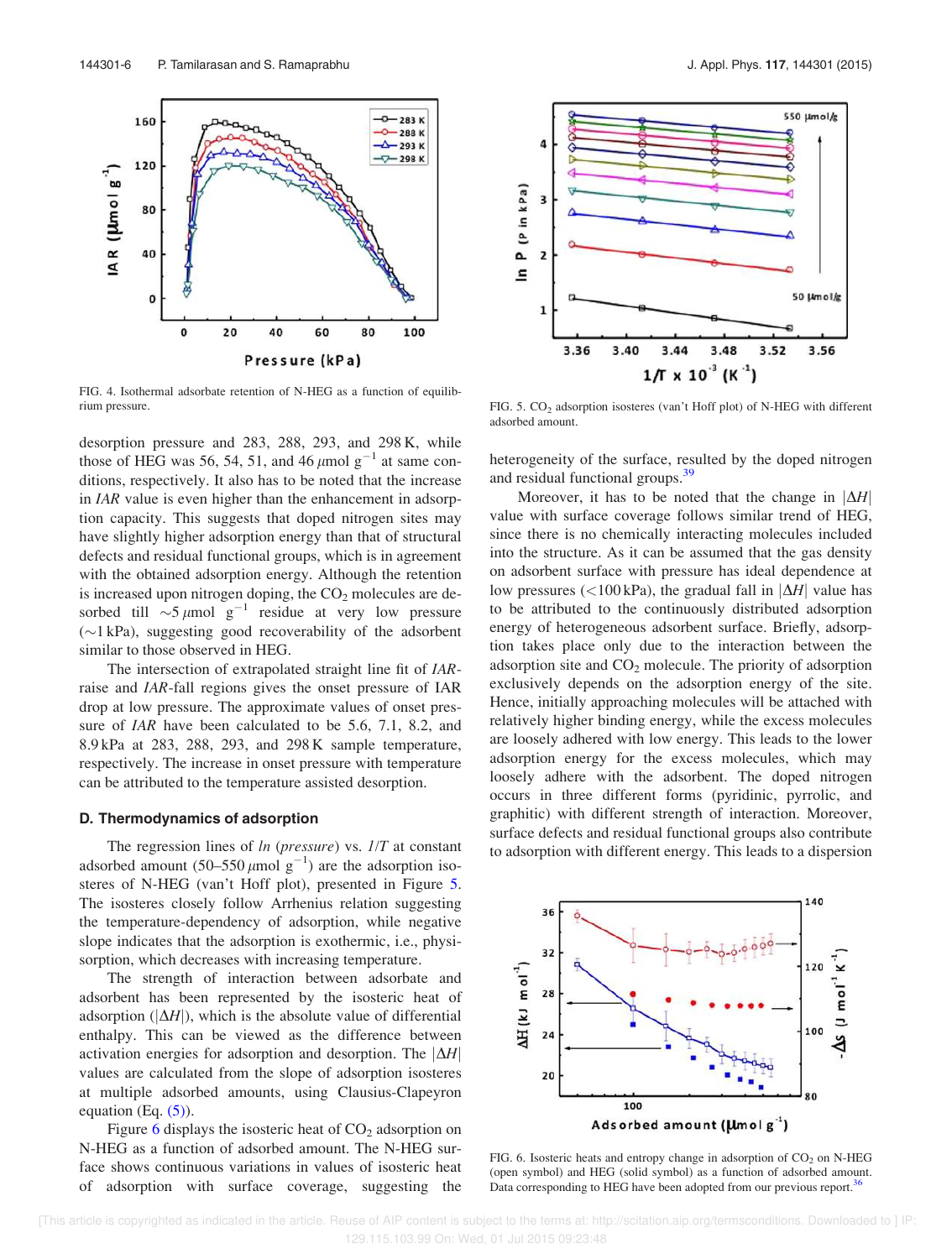of adsorption energy. In general, the  $|\Delta H|$  values of N-HEG are slightly higher than that obtained for the pristine HEG, due to the presence of nitrogen sites. This is in good agreement with the conclusion derived from  $K_F/n$  values and with the literature.<sup>15</sup> Hence, we can deduce that adsorption of  $CO<sub>2</sub>$  molecule on an N-HEG is energetically favorable than that on a pristine HEG.

The entropy change in adsorption of  $CO_2$  ( $-\Delta S$ ) was calculated from the intercepts of adsorption isosteres with ln P-axis  $(\Delta S/R)$  in van't Hoff plot at corresponding adsorbed amount. The pattern of entropy change upon surface coverage has also been presented in Figure 6, which indicates that  $\Delta S$  value of CO<sub>2</sub> adsorption on N-HEG with surface coverage follows the similar trend of HEG. The surfaces of both HEG and N-HEG are heterogeneous, where the heterogeneity is introduced by structural defects (wrinkles and edges), residual functional groups in HEG, and additionally nitrogen atoms in N-HEG. Hence, the entropy of a system does not change significantly at higher surface coverage  $(>100 \mu mol)$  $g^{-1}$ ). It has to be noted that the value of entropy is decreased with surface coverage in both cases due to the fact that entropy of adsorbed gas molecule tends towards that of bulk gas.<sup>40</sup> This indicates the conventional behavior of physisorption on heterogeneous surface.

Figure 6 clearly shows that the  $\Delta S$  values of  $CO<sub>2</sub>$ adsorption on N-HEG are significantly increased compared to pristine HEG adsorbent. Nitrogen doping localizes the HOMO and LUMO distributions of  $\alpha$  and  $\beta$  electrons as it injects unpaired electrons. Further, the adsorption properties strongly depend on the electron densities of both adsorbates and adsorbents.<sup>38</sup> As discussed in isotherm analysis, interaction of  $CO<sub>2</sub>$  molecules is slightly stronger with nitrogen sites compared with surface adsorption sites of HEG, i.e., localized charge distribution is strongly disturbed and increases the disorder in the system. We believe that this might be the major reason for the increase in the  $\Delta S$  values of  $CO<sub>2</sub>$ adsorption on N-HEG. Typically,  $CO<sub>2</sub>$  adsorption on HEG and N-HEG has the  $\Delta S$  values of  $-111$  and  $-135$  J mol<sup>-1</sup>  $K^{-1}$  at 100  $\mu$ mol g<sup>-1</sup> surface coverage, respectively.

## IV. CONCLUSION

In this study, we have doped nitrogen atoms into graphene lattice using nitrogen plasma, where around 83% of nitrogen atoms accommodate pyridinic and pyrrolic sites in the carbon hexagonal lattice. Low pressure  $CO<sub>2</sub>$  adsorptiondesorption isothermal properties of N-HEG have been experimentally determined at multiple temperatures. Nitrogen doping increases  $CO<sub>2</sub>$  adsorption capacity of graphene. Although the IAR values have been increased upon nitrogen doping, the residual adsorbed  $CO<sub>2</sub>$  at low pressures ( $\sim$ 1 kPa) reaches as low as  $5 \mu$ mol g<sup>-1</sup> residue. The values of Henry's constant suggest that nitrogen doping increases the affinity of adsorbate. Simulated adsorption isotherms suggest that nitrogen sites compete with the residual functional groups and structural defects with slightly higher adsorption energy. Hence, the favorability and adsorption capacity of N-HEG are higher than pristine HEG, due to increased adsorption energy and density of adsorption sites, respectively. The change in adsorption properties has been mainly attributed to the localized HOMO and LUMO distributions of  $\alpha$  and  $\beta$ electrons. The values of isosteric heat of  $CO<sub>2</sub>$  adsorption on N-HEG are slightly higher than those of pristine HEG. The value of entropy is decreased with surface coverage for both HEG and N-HEG adsorbents suggesting the physical interaction of heterogeneous surface with  $CO<sub>2</sub>$  molecules.

## ACKNOWLEDGMENTS

The authors acknowledge NFMTC-IITM for XPS and HRTEM analyses. One of the authors (P.T.) acknowledges Indian Institute of Technology Madras (IITM) for the financial supports (senior research fellowship).

- <sup>1</sup>J. Pires, F. Martins, M. Alvim-Ferraz, and M. Simões, Chem. Eng. Res. Des. 89, 1446 (2011).
- <sup>2</sup>Q. Wang, J. Luo, Z. Zhong, and A. Borgna, Energy Environ. Sci. 4, 42 (2011).
- <sup>3</sup>P. Tamilarasan and S. Ramaprabhu, Int. J. Greenhouse Gas Control 10, 486 (2012).
- 4 J. D. Baniecki, M. Ishii, K. Kurihara, K. Yamanaka, T. Yano, K. Shinozaki, T. Imada, and Y. Kobayashi, J. Appl. Phys. 106, 054109 (2009).
- ${}^5$ A. K. Mishra and S. Ramaprabhu, AIP Adv. 1, 032152 (2011).
- <sup>6</sup>A. Kaniyoor, T. T. Baby, T. Arockiadoss, N. Rajalakshmi, and S. Ramaprabhu, J. Phys. Chem. C 115, 17660 (2011).
- <sup>7</sup>A. K. Mishra and S. Ramaprabhu, J. Appl. Phys. 116, 064306 (2014).
- 8 P. Tamilarasan, T. S. Remya, and S. Ramaprabhu, Graphene 1, 3 (2013).
- <sup>9</sup>P. Tamilarasan and S. Ramaprabhu, J. Appl. Phys. 116, 124314 (2014).
- <sup>10</sup>M. S. Shafeeyan, W. M. A. W. Daud, A. Houshmand, and A. Shamiri, J. Anal. Appl. Pyrol. 89, 143 (2010).
- <sup>11</sup>M. Pumera, J. Mater. Chem. C 2, 6454 (2014).
- <sup>12</sup>P. Lazar, R. Zboril, M. Pumera, and M. Otyepka, *Phys. Chem. Chem.* Phys. 16, 14231 (2014).
- <sup>13</sup>P. Wu, P. Du, H. Zhang, and C. Cai, *Phys. Chem. Chem. Phys.* **15**, 6920 (2013).
- <sup>14</sup>S. van Dommele, K. P. de Jong, and J. H. Bitter, Chem. Commun. 2006, 4859.
- <sup>15</sup>I. D. Mackie and G. A. DiLabio, *Phys. Chem. Chem. Phys.* **13**, 2780  $(2011)$
- <sup>16</sup>K. C. Kemp, V. Chandra, M. Saleh, and K. S. Kim, Nanotechnology 24, 235703 (2013).
- <sup>17</sup>G. P. Hao, W. C. Li, D. Qian, and A. H. Lu, Adv. Mater. **22**, 853 (2010).
- <sup>18</sup>A. S. Ello, J. A. Yapo, and A. Trokourey, Afr. J. Pure Appl. Chem. 7, 61 (2013).
- <sup>19</sup>J. Fu, J. Wu, R. Custelcean, and D.-e. Jiang, J. Colloid Interface Sci. 438, 191 (2015).
- $^{20}\rm{V}$ . Chandra, S. U. Yu, S. H. Kim, Y. S. Yoon, D. Y. Kim, A. H. Kwon, M. Meyyappan, and K. S. Kim, Chem. Commun. 48, 735 (2012).
- <sup>21</sup>M. Saleh, V. Chandra, K. C. Kemp, and K. S. Kim, Nanotechnology 24, 255702 (2013).
- $22$ W. S. Hummers and R. E. Offeman, J. Am. Chem. Soc. 80, 1339 (1958).
- <sup>23</sup>A. Kaniyoor, T. T. Baby, and S. Ramaprabhu, J. Mater. Chem. 20, 8467 (2010).
- <sup>24</sup>V. B. Parambhath, R. Nagar, and S. Ramaprabhu, Langmuir 28, 7826 (2012).
- $25P$ . Tamilarasan and S. Ramaprabhu, J. Nanosci. Nanotechnol. 15, 1154 (2015).
- $^{26}$ J. D. Van Der Waals, On the Continuity of the Gaseous and Liquid States (Courier Dover Publications, 2004).
- $27$ I. Langmuir, J. Am. Chem. Soc. 38, 2221 (1916).
- <sup>28</sup>H. Freundlich, Kapillarchemie: eine Darstellung der Chemie der Kolloide und verwandter Gebiete (Akademische verlagsgesellschaft mbh, 1922).
- <sup>29</sup>W. Gao, D. Butler, and D. L. Tomasko, Langmuir 20, 8083 (2004).
- <sup>30</sup>Z. Liu, K. Suenaga, P. J. Harris, and S. Iijima, Phys. Rev. Lett. 102, 015501 (2009).
- <sup>31</sup>M. Bienfait, P. Zeppenfeld, N. Dupont-Pavlovsky, M. Muris, M. R. Johnson, T. Wilson, M. DePies, and O. E. Vilches, Phys. Rev. B 70, 035410 (2004).